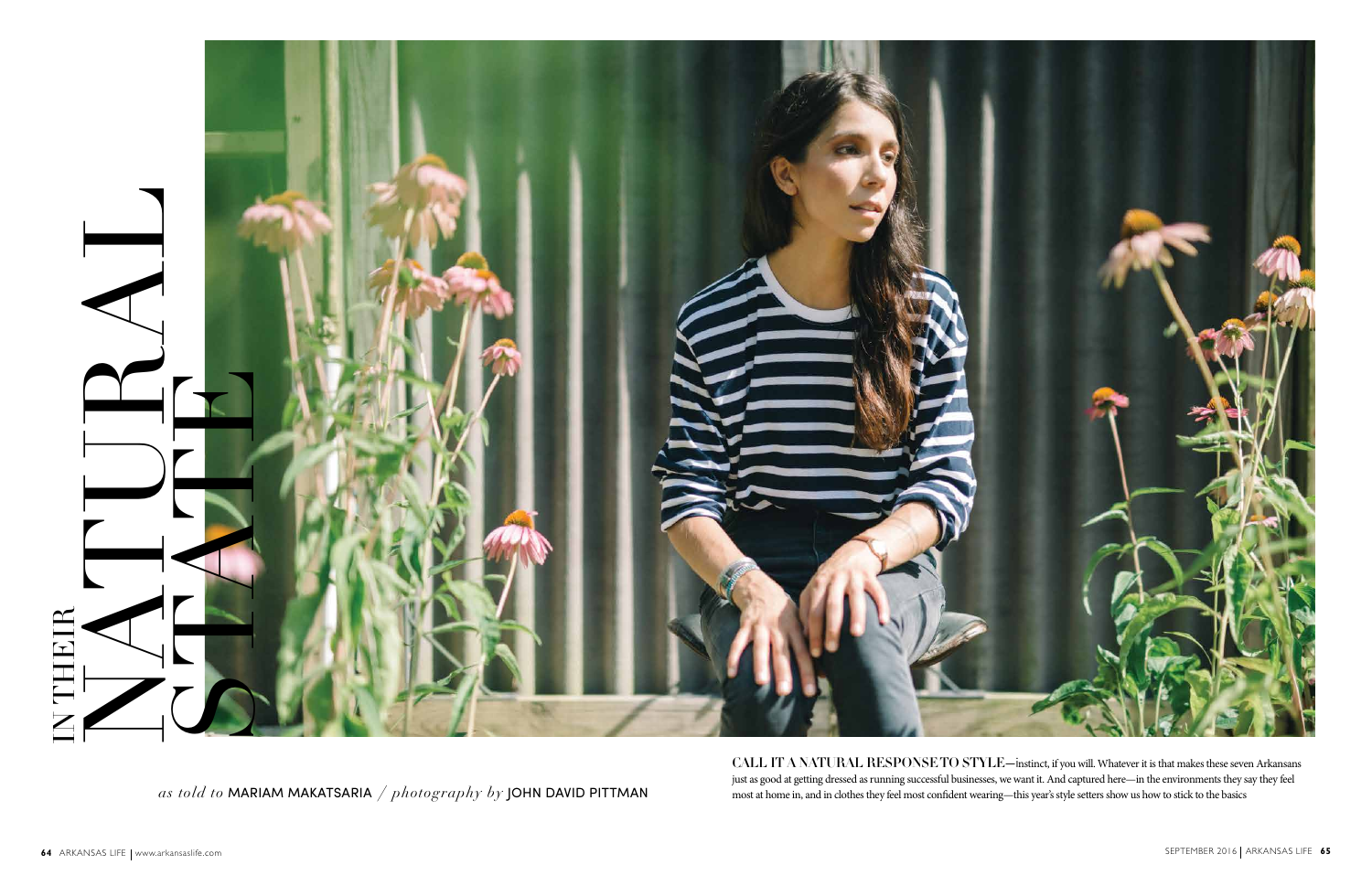

 $\rm ^{\circ}THE~GREENHAUS~LOOK$  is not on trend at all. It's generally very basic. It's a timeless look. It's never going to be like, *Oh wow, she was from 2016 in that picture*. What brings a more personal style is what goes on top of your jeans and t-shirt—some of those one-of-a-kind pieces that have a statement to them. So maybe you're wearing jeans and a T-shirt, but you go and put an oversized printed kimono jacket that you found at a thrift store with it. So that's kind of the idea behind it: You create your trend."

OWNER, GREENHAUS CLOTHING *an online store stocked with sustainable garments* KILANI

> *photographed at The Good Earth Garden Center*

**Above**: ReMade USA kimono, \$250 | Imo gene + Willie denim, \$225 | Kowtow tank, \$55 | Vintage suede mules, \$65 **Right**: The Podolls slip dress, \$168 | Imo gene + Willie denim, \$225 | Vintage wool sweater, \$49.50 | Vintage scarf, \$24.50 *all available at shopgreenhaus.com*

ANA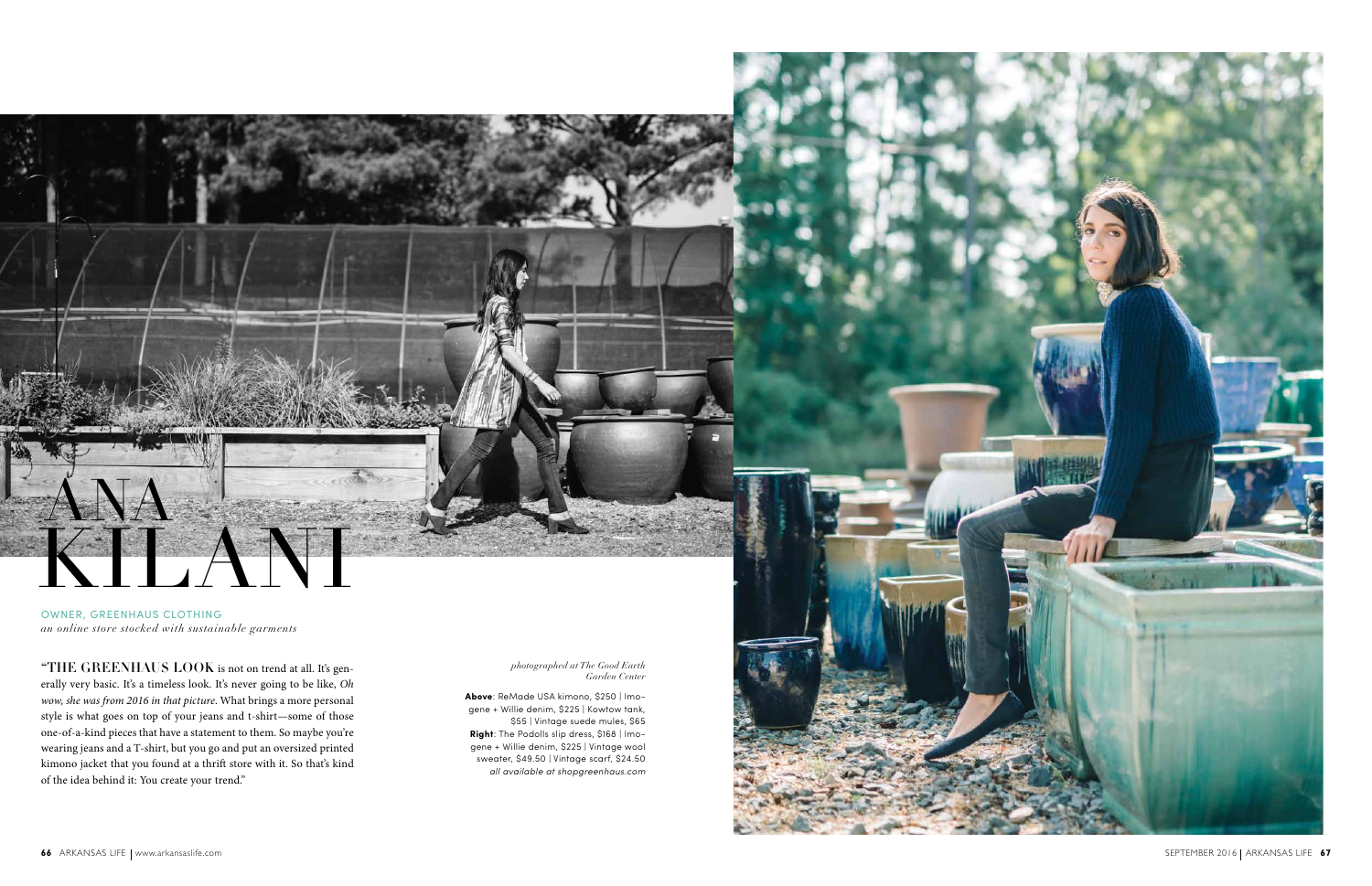

## JOSHUA ASANTE

PHOTOGRAPHER *and* VOCALIST/GUITARIST *with* AMASA HINES *a Little Rock-based rock band*

"THE THING THAT MUSIC has done for me is affirmed that there is a place for me to sit down inside myself and be comfortable with who I am. So I don't have to put a lot of thought into what I want to wear, because I am OK with myself without any trappings. In a general sense, there's very little to prove. I'm most comfortable in denim. I like to wear all white. This morn ing at a gig, I wore all white—white denim and a white tailored, semi-dressy shirt. I like to feel clean, crisp."



### *photographed at photographer Nancy Nolan's loft*

**Left:** Brixton fedora, \$60 | The Quiet Life jacket, \$120 | Asbury Park skinny biker jeans, \$269 | shoes, Joshua's own **Above:** French Connection button-down shirt, \$78 | The Quiet Life hat, \$40 | Nixon Time Teller watch, \$100 *all available at Culture Clothing Co. in Little Rock*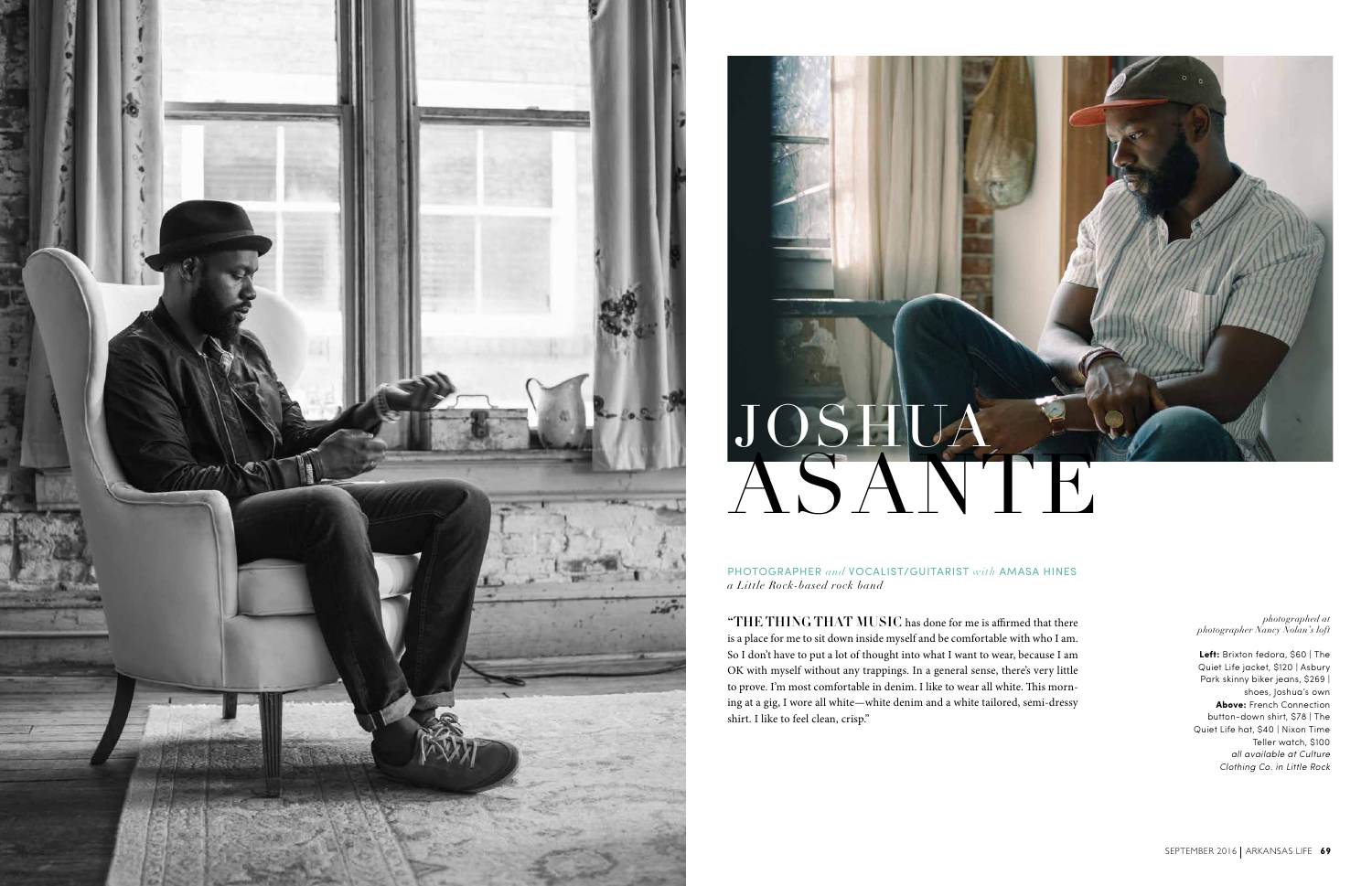FOUNDERS *and* DESIGNERS *at* POLIS DESIGN *a modern furniture design studio for home and office*



"I THINK WE'VE ALL SAID THIS at some point, but the best design is as little design as possible. We don't have excessive ornamentation. We try to keep everything smooth and clean, and that just comes naturally to all of us. It's an aesthetic that we share." *—Will Means*

*photographed at Midtown Billiards*



**Will:** French Connection shirt, \$75 (*available at Culture Clothing Co.*) | AG jeans, \$275 | Lloyd shoes, \$309 *(jeans and shoes available at Baumans in Little Rock)* **Tim:** AG jeans, \$245 | Alec Caso shoes, \$295 | Peter Millar shirt, \$125 | Robert Talbott soft coat, \$498 *(all available at Baumans)* **Marcus:** Peter Millar shirt, \$135 | Hiltl 5-pocket pants, \$225 | Trask boots, \$265 *(all available at Baumans)*

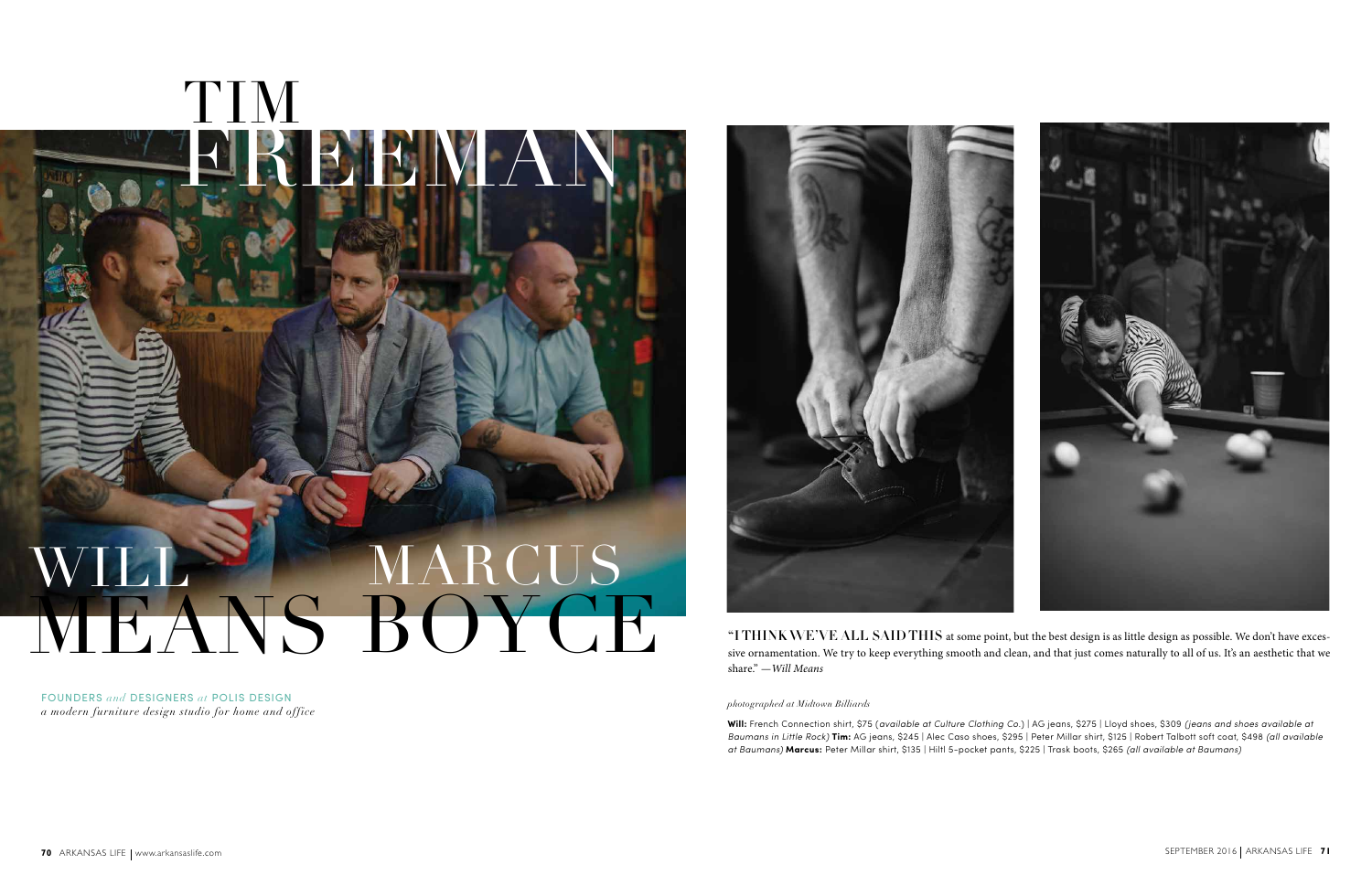

# MARLON BLACKWELL

PRINCIPAL *at* MARLON BLACKWELL ARCHITECTS *and* PROFESSOR *at* UNIVERSITY OF ARKANSAS *recipient of a 2016 National Design Award from Cooper Hewitt, Smithsonian Design Museum*

"MY AESTHETIC IS PRETTY SIMPLE, a really reduced palette. I don't like wearing more than two or three colors. It's the same with buildings. We never try to use more than two or three materials. I think it's interesting, and I've never thought about it before—the relationship between architecture and the way I dress. But that's the relationship—the reduced palette. What else can we take away before it becomes too little? So many buildings have too many materials, too many geometric elements. It just gets overwrought, and clothing can be that way, too."



*photographed at his home in Fayetteville*

**Left:** Life After Denim jacket, \$348 | Norse Projects T-shirt, \$75 | Naked & Famous jeans, \$165 **Above**: Norse Projects jacket, \$275*all available at The Independent Denim & Essentials in Fayetteville*